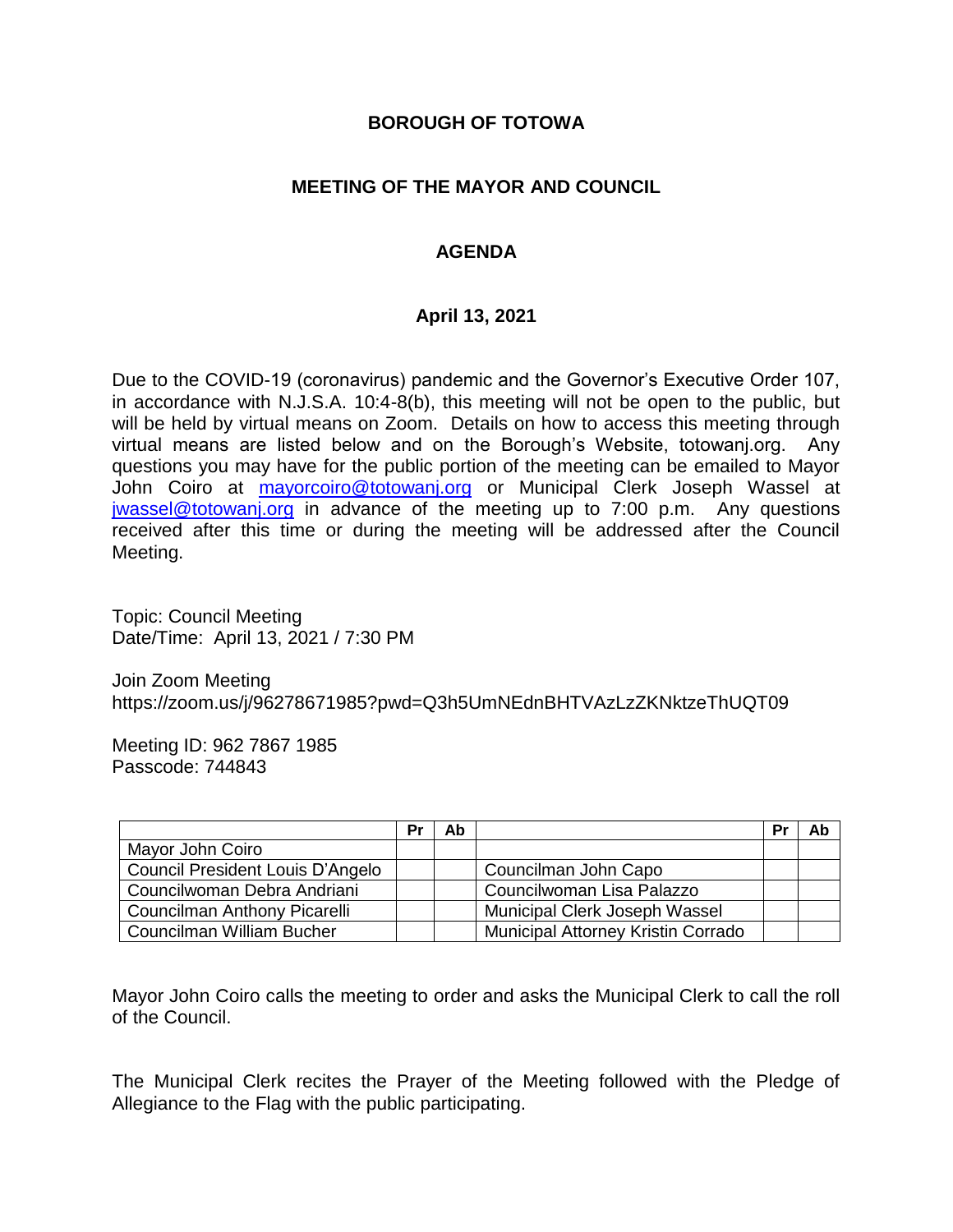The Statement of the Meeting (Open Public Meetings Act) is read by the Municipal Clerk.

Dispense with the regular order of business in order to hold a public hearing on Ordinance No. 02-2021 as advertised.

The Municipal Clerk announces that Ordinance No. 02-2021 has been advertised for public hearing for Tuesday, April 13, 2021.

The Municipal Clerk reads the legal notice and the title of Ordinance No. 02-2021 (Stormwater Control).

Open public hearing.

Mayor Coiro asks if any citizens wish to be heard on Ordinance No. 02-2021.

#### **CITIZENS HEARD:**

Close public hearing.

The Municipal Clerk reads Ordinance No. 02-2021 by title.

Adopt Ordinance No. 02-2021.

Revert to the regular order of business.

Report from Members of the Council, Municipal Clerk and Municipal Attorney.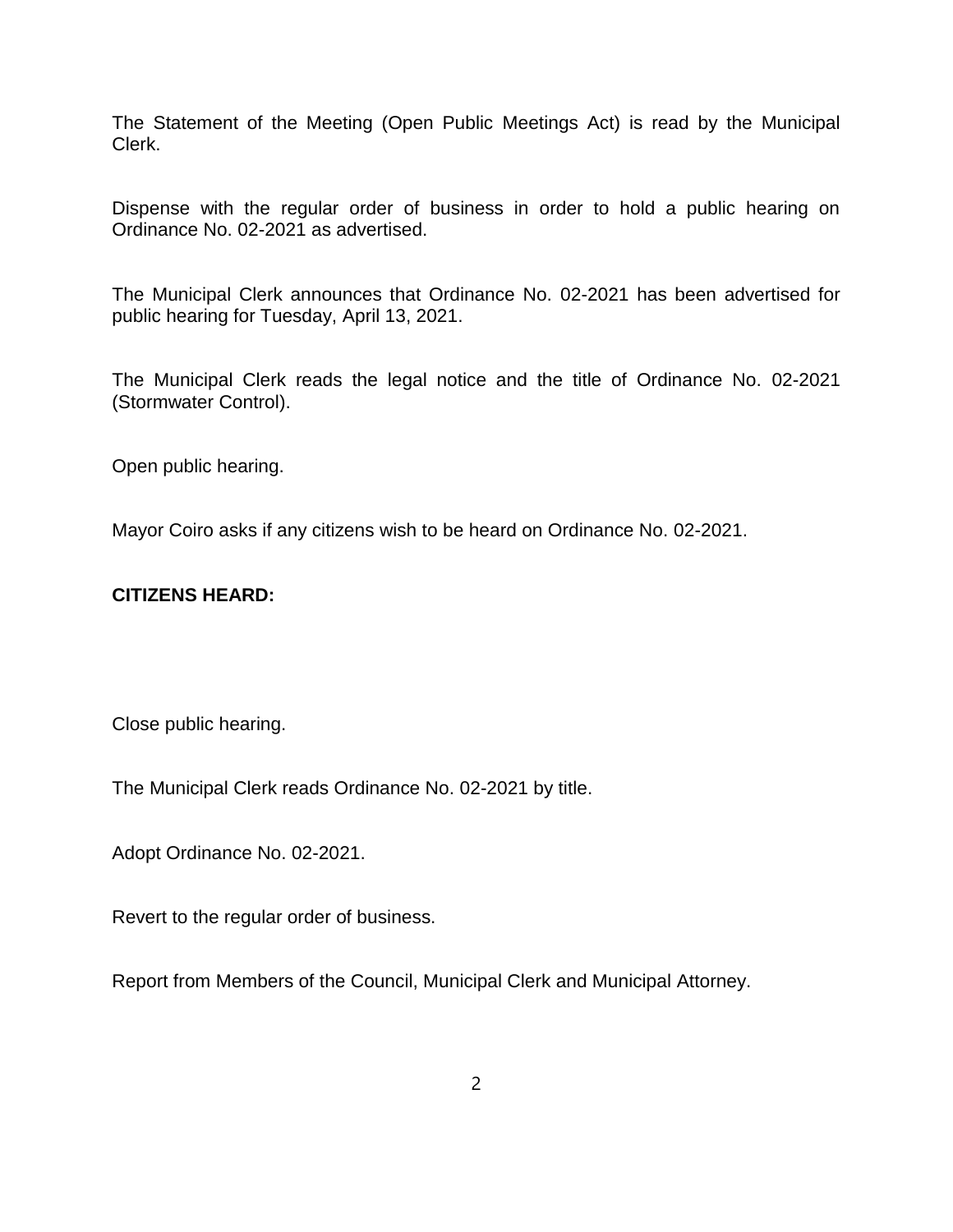Mayor Coiro will announce if any citizens emailed any questions pertaining to the public portion of the meeting.

## **CITIZENS HEARD:**

Any questions you may have for the public portion of the meeting can be emailed to Mayor John Coiro at [mayorcoiro@totowanj.org](mailto:mayorcoiro@totowanj.org) or Municipal Clerk Joseph Wassel at [jwassel@totowanj.org](mailto:jwassel@totowanj.org) in advance of the meeting up to 7:00 p.m.

Minutes of the Mayor and Council for the meeting of March 23, 2021.

## **COMMITTEE ON FINANCE: PICARELLI, D'ANGELO, CAPO.**

Resolution No. 2021-09 for the payment of bills.

Resolution to effectuate the redemption of Tax Sale Certificate Number 19-00003 for 81 Gordon Avenue, Block 42, Lot 24.

Resolution Authorizing Emergency Temporary Appropriation.

Payment of the 2<sup>nd</sup> Quarter 2021 Budget Allotment to the Borough of Totowa Public Library in the amount of \$194,321.

#### **COMMITTEE ON PUBLIC SAFETY: D'ANGELO, CAPO, BUCHER.**

Grade increase for Patrol Officer Nicholas Macaluso from Grade 6 Patrol Officer to Grade 5 Patrol Officer.

Fire Department TSAP for 2020.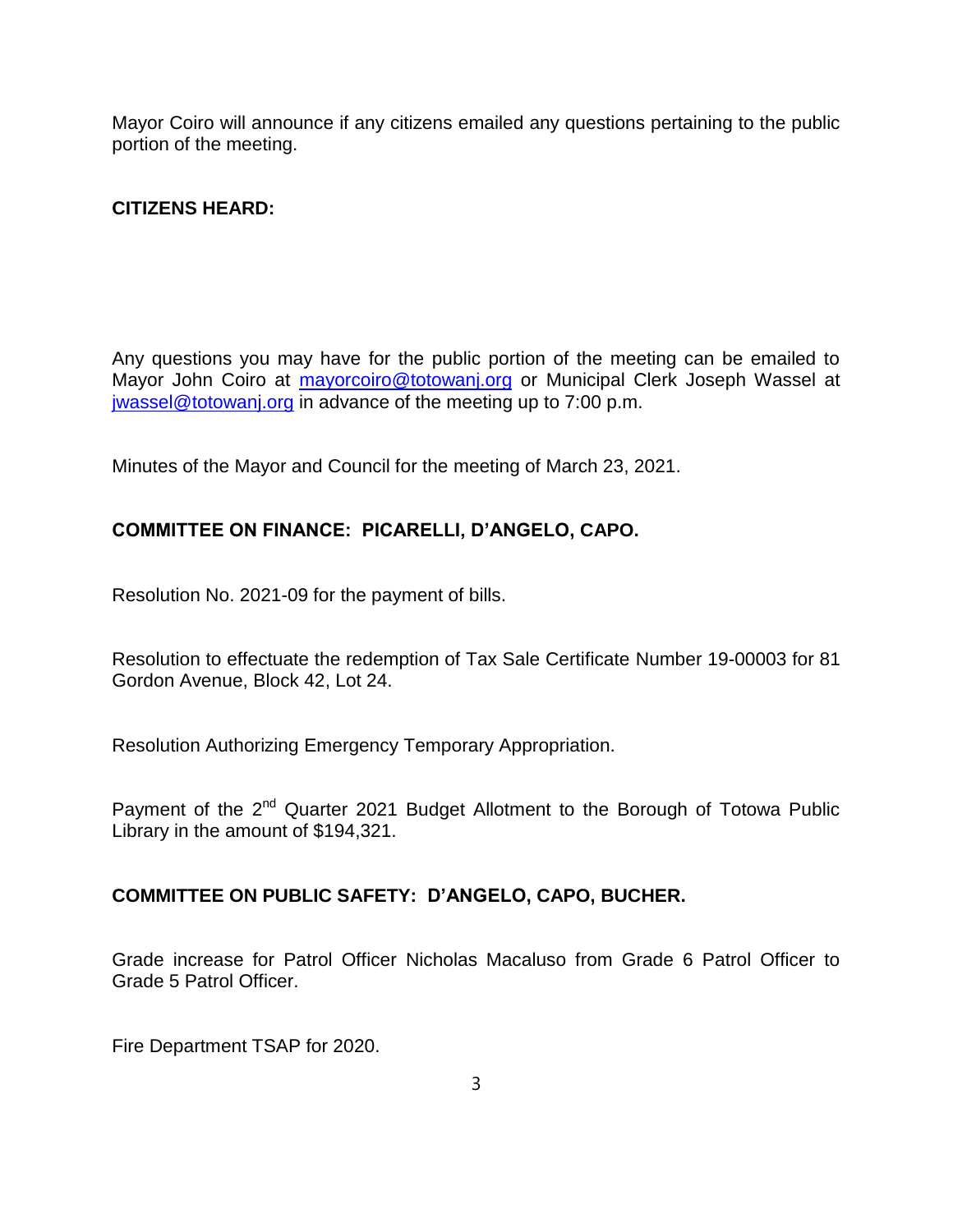Payment of an additional contribution to the Borough Of Totowa First Aid Squad, Inc. in the amount of \$11,662.00 for their 2020 TSAP.

Resolution Authorizing The Purchase And Delivery Of Body Worn Video Cameras And Related Equipment For The Borough Of Totowa Police Department.

Resolution Authorizing The Purchase, Delivery And Installation Of A New Server To Handle And Store The Body Worn Video Cameras Data.

#### **COMMITTEE ON PUBLIC WORKS: BUCHER, PALAZZO, PICARELLI.**

No report.

## **COMMITTEE ON ENG. & PUB . PROPERTY: CAPO, ANDRIANI, D'ANGELO.**

Accept the proposals from qualified Preservation Professionals for a Conditions Assessment for the Van Houten/Van Allen House.

Resolution Authorizing Professional Preservation Services For A Conditions Assessment For The Van Houten/Van Allen House.

Letter from the Totowa Public Library requesting permission to use the Municipal Parking Lot on Saturday, April 24, 2021 for their annual spring fundraiser.

Letter from the Totowa Public Library advising that they along with the Board of Recreation will be hosting the Farmers Market every Friday from May 14 through July 30, 2021 in the Wells Fargo Bank parking lot at 515 Union Boulevard.

Letter from the Borough of Totowa Public Library requesting permission to use the Municipal Parking Lot for their Borough Wide Trash To Treasure Community Garage Sale on Saturday, September 25, 2021 and Sunday, September 26, 2021 from 9:00 a.m. – 3:00 p.m.